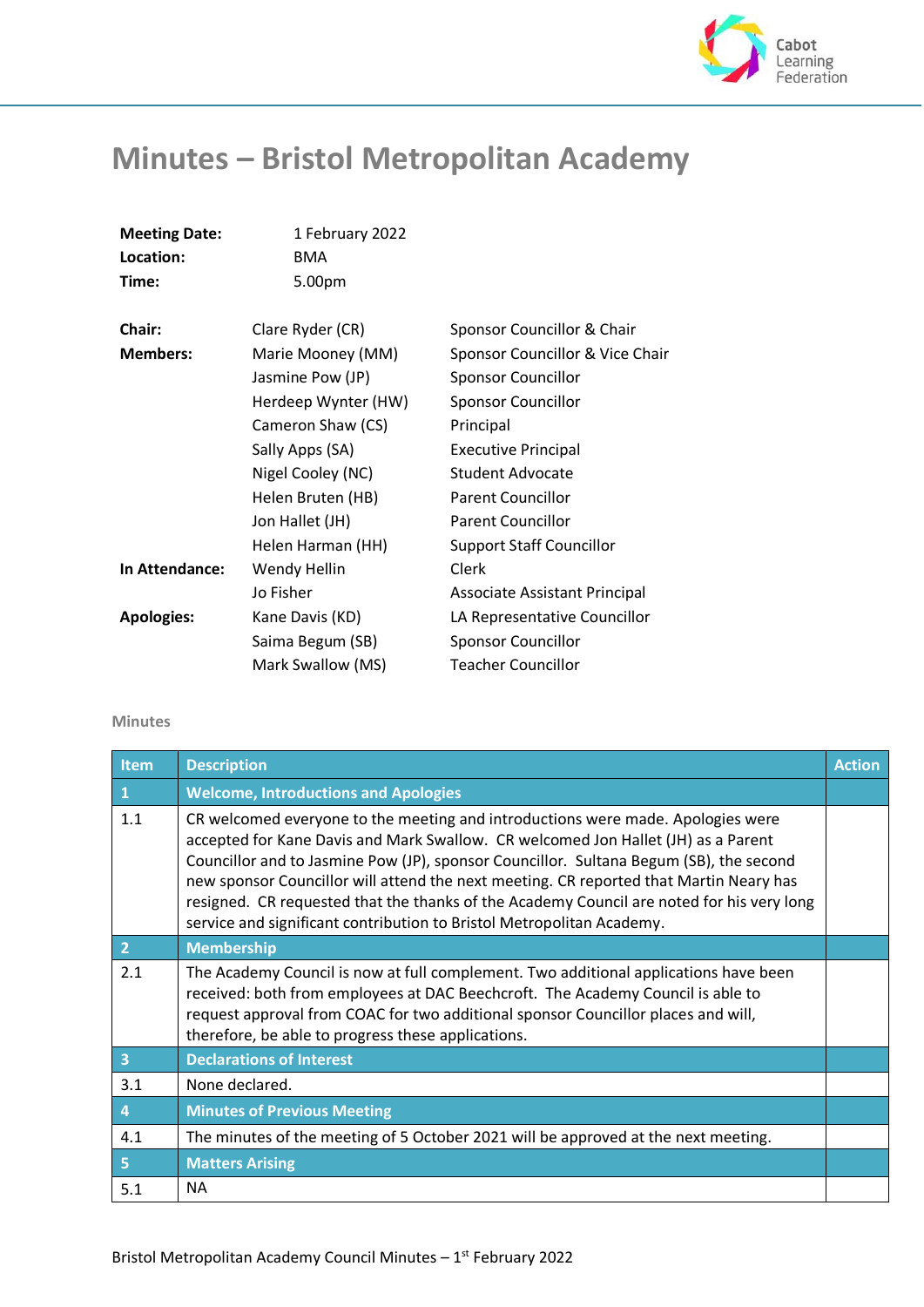

| $6\phantom{a}$ | Oracy and Literacy Deep Dive - Questions from the Academy Council and response from<br>JF unless otherwise indicated                                                                                                                                                                                                                                                                                                                                                                                                                                                                                                                           |           |
|----------------|------------------------------------------------------------------------------------------------------------------------------------------------------------------------------------------------------------------------------------------------------------------------------------------------------------------------------------------------------------------------------------------------------------------------------------------------------------------------------------------------------------------------------------------------------------------------------------------------------------------------------------------------|-----------|
| 6.1            | Jo Fisher gave a presentation on the oracy and literacy programme at BMA. The slides are<br>available to view in Teams.                                                                                                                                                                                                                                                                                                                                                                                                                                                                                                                        |           |
| 6.2            | How are you measuring the impact of the literacy booster groups? Has there been any<br>impact so far?                                                                                                                                                                                                                                                                                                                                                                                                                                                                                                                                          |           |
| 6.2.1          | There has been some. The students do the same two core assessments as the rest of the<br>cohort. One group has done better than the other in terms of data but we still need to<br>look at the holistic data. There is some improvement, but it is not yet consistent.                                                                                                                                                                                                                                                                                                                                                                         |           |
| 6.3            | Does support for EAL come under the holistic approach?                                                                                                                                                                                                                                                                                                                                                                                                                                                                                                                                                                                         |           |
| 6.3.1          | Yes, in terms of EAL strategies, the SEND department will send out information regarding<br>strategies that are used by teachers to support EAL students. This is also a group we are<br>monitoring in terms of progress and whether what we have in place is supporting them.<br>We would like to share student reading ages with parents but will not do so until we can<br>also share information about what that means and what parents can do to support,<br>including suggesting books they should be reading.                                                                                                                           |           |
| 6.4            | Although reading ages are not being shared widely yet, would you share the reading age<br>of a student if the parent asked for this?                                                                                                                                                                                                                                                                                                                                                                                                                                                                                                           |           |
| 6.4.1          | Yes, we will do so where we are able to have a one-to-one conversation with the parent to<br>talk about personalised support and strategies.                                                                                                                                                                                                                                                                                                                                                                                                                                                                                                   |           |
| 6.5            | ACTION: CR requested that ahead of the next meeting Jo provide a brief written summary<br>(bullet points) of what Voice 21 does. [Post meeting note: this detail has been included in<br>JF's slides now on Teams.]                                                                                                                                                                                                                                                                                                                                                                                                                            | <b>CR</b> |
| $\overline{7}$ | Academy Council Report - Questions from Academy Council and response from CS<br>unless indicated otherwise                                                                                                                                                                                                                                                                                                                                                                                                                                                                                                                                     |           |
| 7.1            | <b>AIP</b>                                                                                                                                                                                                                                                                                                                                                                                                                                                                                                                                                                                                                                     |           |
| 7.1.1          | The AIP has been circulated and includes key priorities for each member of the team. CS<br>reported that reduced staff numbers (due to Covid) mean that the items on the AIP have<br>had to be re-prioritised. There have been around 20 staff off on any given day over the<br>last few days, including 4 members of the senior team. This means that the capacity of the<br>leadership team is reduced. In addition, the lack of other members of staff means that the<br>SLT are having to be more operational. There are a high number of lessons requiring cover<br>and supply staff, especially subject specialists, are in high demand. |           |
| 7.1.2          | A new page has been added to the AIP around planning for Ofsted. This has started to be<br>populated and is being led by Kris Bridgman. The academy is likely to be inspected by<br>summer 2025 if not before.                                                                                                                                                                                                                                                                                                                                                                                                                                 |           |
| 7.1.3          | Despite the staff shortages, the literacy work continues with JF. Mark Allen has presented<br>to the team around the belonging strategy and shared the results of the belonging survey.<br>He will present to the Academy Council at the next meeting.                                                                                                                                                                                                                                                                                                                                                                                         |           |
| 7.1.4          | Rachel has returned from MAT leave bringing some capacity back to SLT. We have used<br>this capacity to create a new arm to the teaching and learning area; including looking at<br>impact.                                                                                                                                                                                                                                                                                                                                                                                                                                                    |           |
| 7.2            | <b>Year 11 Outcomes</b>                                                                                                                                                                                                                                                                                                                                                                                                                                                                                                                                                                                                                        |           |
| 7.2.1          | At present students will be sitting exams in summer. The data included in the papers                                                                                                                                                                                                                                                                                                                                                                                                                                                                                                                                                           |           |
|                | shows latest information including the Y11 mock results.                                                                                                                                                                                                                                                                                                                                                                                                                                                                                                                                                                                       |           |
| 7.2.2          | The next ARV takes place on 4 March.                                                                                                                                                                                                                                                                                                                                                                                                                                                                                                                                                                                                           |           |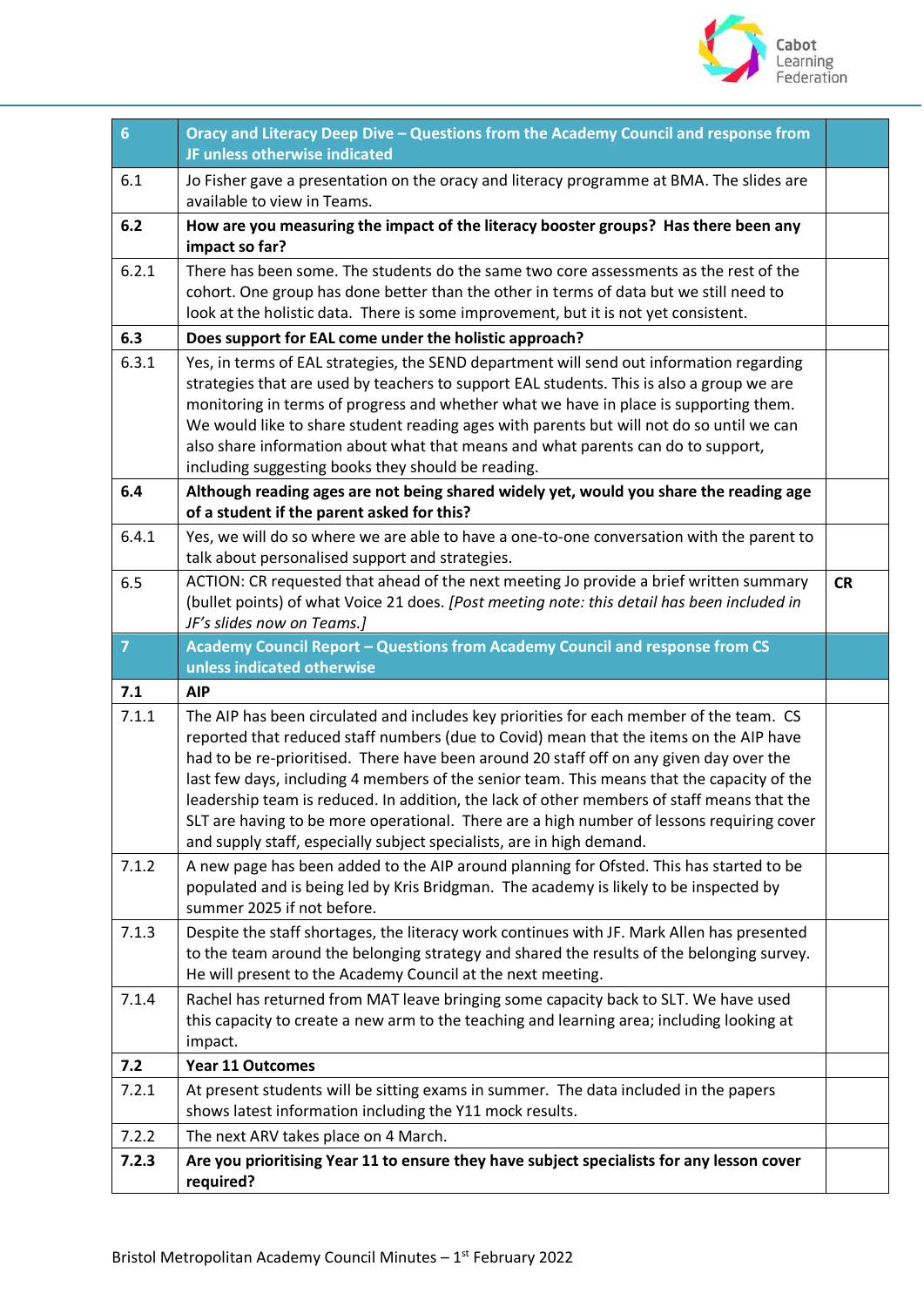

| 7.2.4  | In place where we have larger teams such as science, but not everywhere. We do try to<br>ensure supply teachers are specialists, but supply teachers are in high demand across the<br>country. We sometimes also live stream lessons from one classroom into another where<br>we have supply there.                                                                                                                                                                                                                                                                                                                                                                                                                                                                                                                                    |  |
|--------|----------------------------------------------------------------------------------------------------------------------------------------------------------------------------------------------------------------------------------------------------------------------------------------------------------------------------------------------------------------------------------------------------------------------------------------------------------------------------------------------------------------------------------------------------------------------------------------------------------------------------------------------------------------------------------------------------------------------------------------------------------------------------------------------------------------------------------------|--|
| 7.2.5  | Will there be any allowance for students where they have, for example, only had cover<br>teachers for science this term? Students will be aware assessments are coming up and<br>may be worried about those.                                                                                                                                                                                                                                                                                                                                                                                                                                                                                                                                                                                                                           |  |
| 7.2.6  | The assessments are set and governed by the science team who will be aware of this and<br>will know what parts of the curriculum has been covered. They will be able to adjust the<br>assessment to suit the needs of the class.                                                                                                                                                                                                                                                                                                                                                                                                                                                                                                                                                                                                       |  |
| 7.2.7  | Students may be disorientated if they have not seen their regular teacher for some time;<br>are you able to communicate to them that this will be considered for the assessments?                                                                                                                                                                                                                                                                                                                                                                                                                                                                                                                                                                                                                                                      |  |
| 7.2.8  | Yes, we can give them some reassurance.                                                                                                                                                                                                                                                                                                                                                                                                                                                                                                                                                                                                                                                                                                                                                                                                |  |
| 7.2.9  | Staff will be doing extra cover, meaning they will have some of their own non-teaching<br>work that is not getting done. What impact is this having on staff?                                                                                                                                                                                                                                                                                                                                                                                                                                                                                                                                                                                                                                                                          |  |
| 7.2.10 | It's difficult for staff and SLT at the moment. We are guiding people to ensure they are<br>prioritising essential work and line mangers are working with staff to identify what parts of<br>the AIP can be paused while we continue to ensure the smooth running of the school.                                                                                                                                                                                                                                                                                                                                                                                                                                                                                                                                                       |  |
| 7.2.11 | Some academies have made the decision to close certain year groups in order that they<br>can then have a better and more consistent virtual teaching experience from home. How<br>close to needing to do that is BMA?                                                                                                                                                                                                                                                                                                                                                                                                                                                                                                                                                                                                                  |  |
| 7.2.12 | BBA needed to close a year group last week due to 16 staff absences. We have had 20<br>staff out and have remained open. However, some of our absences are in SLT and a good<br>proportion are made up of administrative staff, so we have had less classes to cover. It is<br>difficult to put a number on it, but it is likely that if we had a further 2 teachers off we<br>would close a year group. There is a lot to balance, and we also need to think about the<br>health and wellbeing of those staff that are in school.                                                                                                                                                                                                                                                                                                     |  |
| 7.2.13 | Are there many students out?                                                                                                                                                                                                                                                                                                                                                                                                                                                                                                                                                                                                                                                                                                                                                                                                           |  |
| 7.2.14 | On any given day there are around 15 to 20 students out that have tested positive in<br>addition to the other usual sickness absences expected at this time of year. Attendance<br>this week is 92% and it would normally be around 93-94% at this time of year. It is a lot<br>better than many other secondaries currently.                                                                                                                                                                                                                                                                                                                                                                                                                                                                                                          |  |
| 7.2.15 | Progress in maths is an area of concern and was raised at both of the last scrutiny<br>meetings. What is in the RIP?                                                                                                                                                                                                                                                                                                                                                                                                                                                                                                                                                                                                                                                                                                                   |  |
| 7.2.16 | There is still varied quality of teaching and of books and these two things are not always<br>aligned. We have some members of staff where there is too much variability, and they are<br>being supported with individual plans. We launched the RIP with the Head of Maths during<br>the first week back and each member of the team has completed an individual<br>improvement plan. The data for every student has been looked at and information given<br>about what they need in order for them to progress. Attainment is in line with 2019 data,<br>but it is progress that is of concern. The cohort is strong; attainment should be better. We<br>also have support from Carrie Martin, the central maths lead for the trust, who has met<br>with the Head of Maths and is doing some join planning work with the maths team. |  |
| 8      | <b>Attendance</b>                                                                                                                                                                                                                                                                                                                                                                                                                                                                                                                                                                                                                                                                                                                                                                                                                      |  |
| 8.1    | Attendance was at 93% for the year as at Christmas. The national average for term 3 is<br>around 86%. The majority of Covid cases have been mild. The decision was taken over the<br>Christmas break to give an extra day to staff for planning at the start of term and parents<br>were understanding of this.                                                                                                                                                                                                                                                                                                                                                                                                                                                                                                                        |  |
| 8.2    | PA is high due to the number of students now falling into this category due to Covid<br>absence including isolation and this will be hard to recover across the year.                                                                                                                                                                                                                                                                                                                                                                                                                                                                                                                                                                                                                                                                  |  |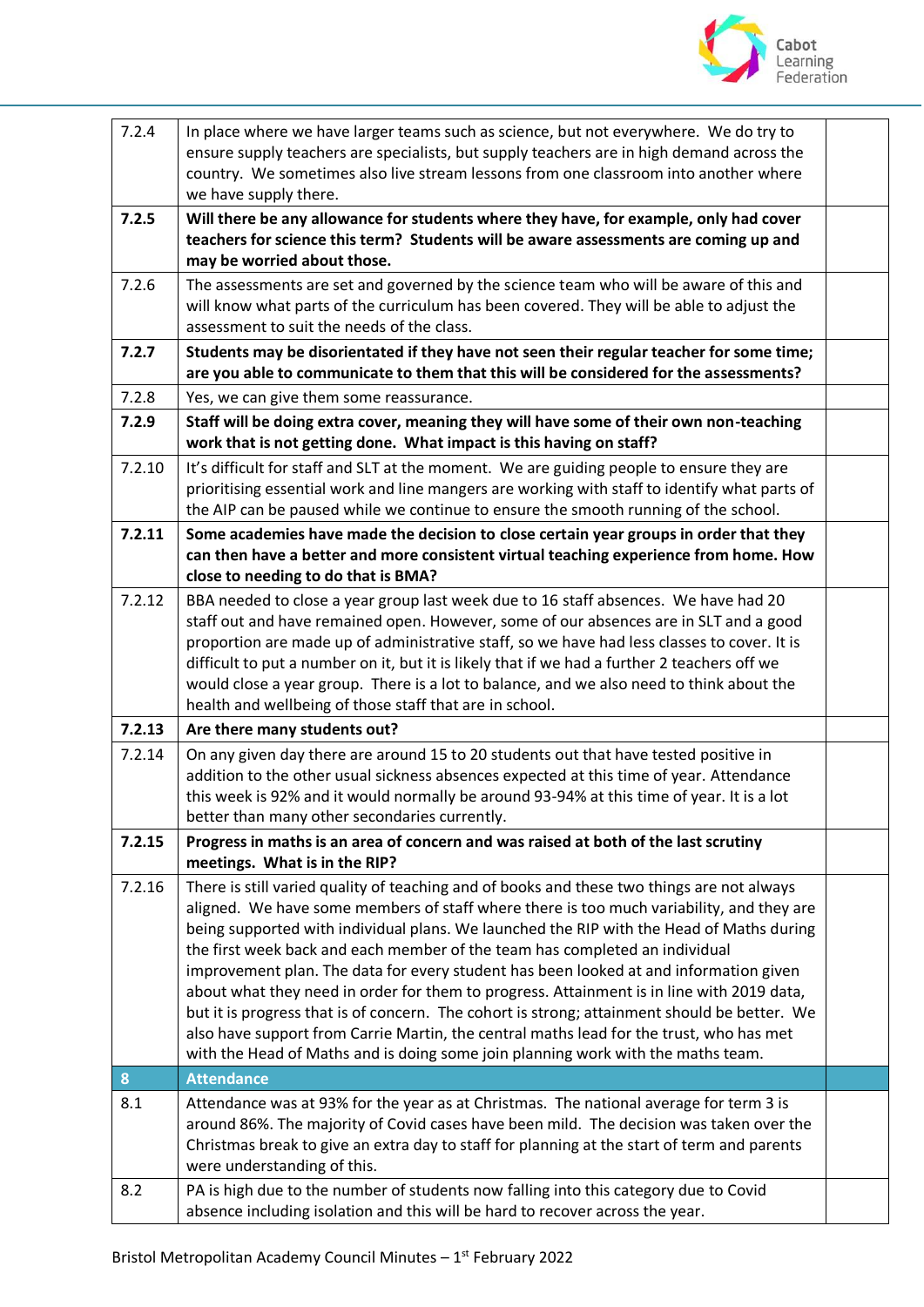

| 8.3            | Students get rewarded for attendance. Are you factoring in where there is Covid related<br>absence so as not to penalise students for this?                                                                                                                                                                                                                                                                                                                                                                                                                                                                                           |  |
|----------------|---------------------------------------------------------------------------------------------------------------------------------------------------------------------------------------------------------------------------------------------------------------------------------------------------------------------------------------------------------------------------------------------------------------------------------------------------------------------------------------------------------------------------------------------------------------------------------------------------------------------------------------|--|
| 8.4            | In term 2 we did not use the reward system and instead held some prize draws instead.<br>We will re-introduce it this term and have been discussing how to ensure it is fair.                                                                                                                                                                                                                                                                                                                                                                                                                                                         |  |
| 8.5            | Is there a reason why there is a spike in absence for Year 9 across Terms 1 and 2? It looks<br>to be persisting in Term 3.                                                                                                                                                                                                                                                                                                                                                                                                                                                                                                            |  |
| 8.6            | It is not a Covid spike. Year 9 have the lowest attendance of the year groups. They also<br>have the highest proportion of PP students. Attendance contracts are in place, and we<br>have introduced panel meetings. Attendance often improves as students move into Year<br>10, with some students leaving the academy at this point to take up different provision<br>such as hospital education or alternative provision that is often not available at KS3. Year 7<br>are normally the best attenders, and we need to look at what happens, over time, across<br>all schools that means student attendance declines after Year 7. |  |
| 8.7            | For the students who are testing positive, but are asymptomatic, what is the expectation<br>of their engagement in online learning?                                                                                                                                                                                                                                                                                                                                                                                                                                                                                                   |  |
| 8.8            | We have not yet moved to a blended learning approach; this is operationally challenging<br>for teaching staff where there are only one or two learners at home. Work is uploaded to<br>Show My Homework for students to complete. We do engage more closely with students<br>identified as vulnerable to make sure they know how to access the work and who to link<br>with in school. The majority of students are off for up to a week and so are not missing<br>large parts of the curriculum.                                                                                                                                     |  |
| $\overline{7}$ | <b>Safeguarding</b>                                                                                                                                                                                                                                                                                                                                                                                                                                                                                                                                                                                                                   |  |
| 7.1            | An update on safeguarding is included in the AC report. The only change to data is that<br>there is one further student with a CP plan. CS reported that it has been an incredibly<br>busy time for staff. It is a small number of students that are affected but every case<br>results in a huge workload for staff; particularly when external agencies are also very<br>stretched.                                                                                                                                                                                                                                                 |  |
| 7.2            | The academy continues to look at how incidents of bullying are recorded and followed up.<br>LGBTQ+ meetings are taking place twice a week during lunchtime. Some further belonging<br>surveys are taking place. The school nurse service is now operating again. Pastoral staff<br>have received training to operate the Brook C card scheme which offers supplies of free<br>condoms for young people and access to other services.                                                                                                                                                                                                  |  |
| 7.3            | A heat map of areas of the site that are a cause for concern for students is being created.<br>Students from key groups will be invited to provide feedback to identify areas of the<br>building or outside spaces that they feel less safe in visiting. The results will be used to<br>produce the heat map in order that extra resource can be directed to those areas in terms<br>of duty. There will also be long-term solutions identified to consider how to make those<br>areas safer. CS confirmed that the student council will also be invited to assist with this<br>project.                                              |  |
| 7.4            | CS advised the Academy Council of the process to follow if they are contacted by anyone<br>with concerns around bullying, including homophobic bullying or with any other concern<br>or complaint about the academy.                                                                                                                                                                                                                                                                                                                                                                                                                  |  |
| 7.5            | CR advised that she met with academy colleagues recently to review the rapid review plan<br>which is on track. There are some items that are more complex than first expected and<br>the completion dates for these have been extended. The plan has developed into an<br>ongoing action plan.                                                                                                                                                                                                                                                                                                                                        |  |
| 7.6            | How is the LGBTQ+ group communicated to students?                                                                                                                                                                                                                                                                                                                                                                                                                                                                                                                                                                                     |  |
| 7.6.1          | It has been on the large digital screens in the academy and also advertised in tutor time.<br>Growth of the group has largely come about by word of mouth. The academy is doing<br>some work with Jonathan Each on challenging homophopia and how to be an ally. In                                                                                                                                                                                                                                                                                                                                                                   |  |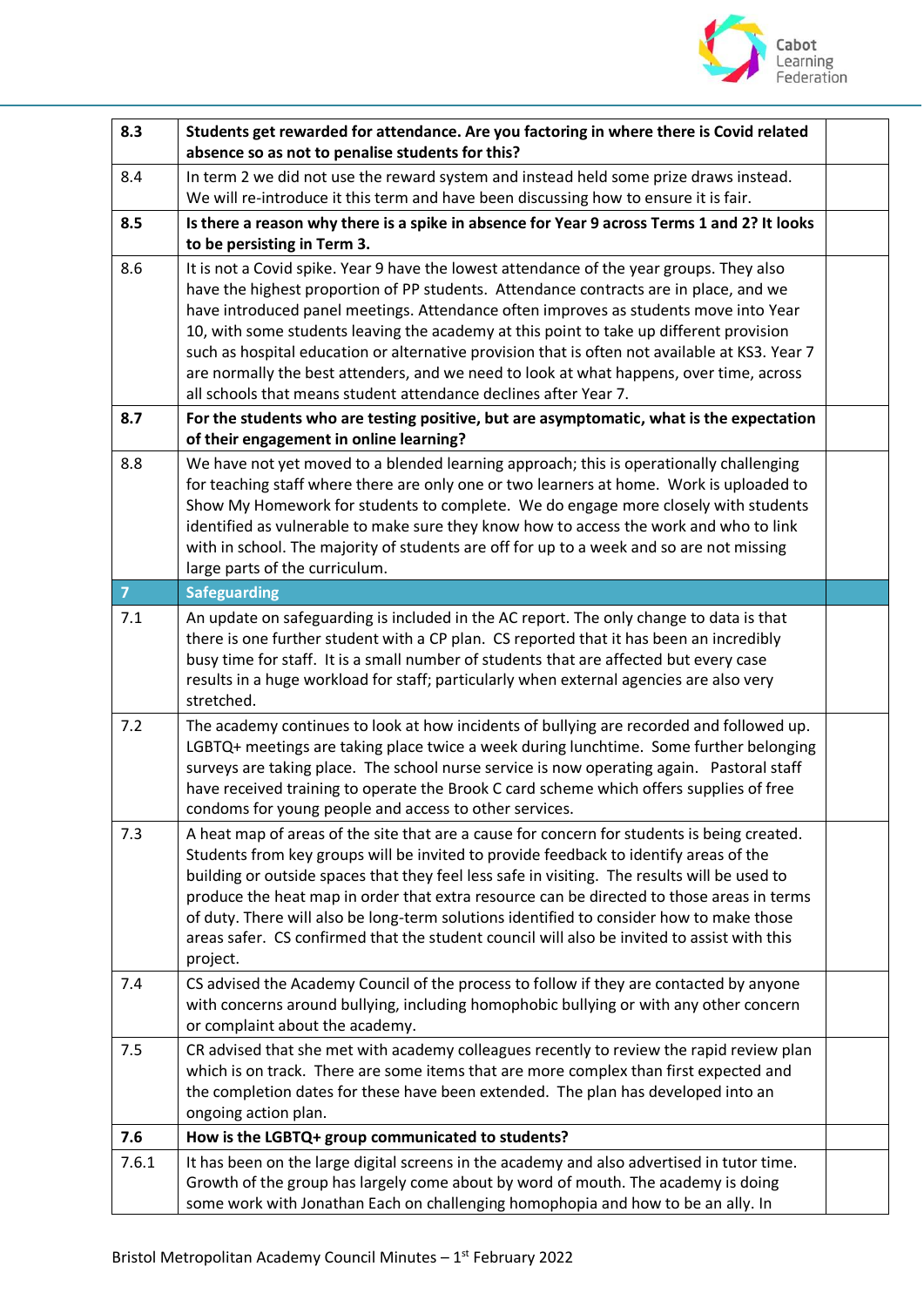

|                | addition, every toilet cubical door has been fitted with a frame to display posters and                                                                                                                                                                                                                                                                                                                                                                                                                                                                                                                                                                             |  |
|----------------|---------------------------------------------------------------------------------------------------------------------------------------------------------------------------------------------------------------------------------------------------------------------------------------------------------------------------------------------------------------------------------------------------------------------------------------------------------------------------------------------------------------------------------------------------------------------------------------------------------------------------------------------------------------------|--|
| 7.7            | notices around safeguarding and other key issues.<br>How do students know about the Brook C card scheme and the school nurse?                                                                                                                                                                                                                                                                                                                                                                                                                                                                                                                                       |  |
| 7.7.1          | Via tutors and through notices in the toilets.                                                                                                                                                                                                                                                                                                                                                                                                                                                                                                                                                                                                                      |  |
| 8              | <b>Exclusions and Suspensions</b>                                                                                                                                                                                                                                                                                                                                                                                                                                                                                                                                                                                                                                   |  |
| 8.1            | CS advised that the DfE has changed the language used for Fixed Term Exclusions. These                                                                                                                                                                                                                                                                                                                                                                                                                                                                                                                                                                              |  |
|                | are now called suspensions. CS reported that suspensions at BMA are higher than he<br>would like. A suspension is only given for the most serious of incidents (or to allow for an<br>investigation to take place) and so normally attracts a higher number of days. The<br>suspension process is being reviewed to ensure it is only used where absolutely necessary<br>and to check if it has impact and some in-house alternatives are being considered. SA is<br>also working on this across Bristol.                                                                                                                                                           |  |
| 8.2            | Do you have data for suspensions showing the reason they were given?                                                                                                                                                                                                                                                                                                                                                                                                                                                                                                                                                                                                |  |
| 8.2.1          | Yes, that data is included in the black box data along with the DfE coding. At BMA the<br>longer suspensions tend to be for persistent disruptive behaviour, unprovoked violence<br>towards another student, verbal abuse to staff, physical abuse to staff (although rare) and<br>severe bullying or particular types of verbal abuse (homophobic, transphobic, racist) to<br>students.                                                                                                                                                                                                                                                                            |  |
| 8.3            | The SEN numbers seem high, and there is also an increase in the PP numbers. Are they<br>overlapping groups?                                                                                                                                                                                                                                                                                                                                                                                                                                                                                                                                                         |  |
| 8.3.1          | Some of this is overlap. PP students make up a disproportionate number of suspensions<br>and ISR referrals, and the same for SEND. Data indicates that for SEND it is the students<br>with SEMH concerns that make up the largest proportion of attendance and exclusion<br>concerns. The spike in Year 8 numbers is due to one student who appears in the data five<br>times; so, it skews the data. There has been one permanent exclusion recently and this<br>was the first in four years.                                                                                                                                                                      |  |
| $\overline{9}$ | <b>Student Council</b>                                                                                                                                                                                                                                                                                                                                                                                                                                                                                                                                                                                                                                              |  |
| 9.1            | NC provided an update on the Student Council:<br>A new student council has been elected.<br>Students have been collecting food for the local foodbank and have collected over<br>700 items during the last 2 weeks of Term 2.<br>A member of the student council has put themselves forward to be part of the<br>Bristol Youth Parliament and has circulated a manifesto.<br>There are now representatives on the Student Council in all year groups except<br>$\bullet$<br>Year 8.<br>They are an active Council and are intent on making sure they contribute to<br>reducing the amount of bullying this year. A cultural day is planned for the end of<br>March. |  |
| 10             | <b>Pupil Premium</b>                                                                                                                                                                                                                                                                                                                                                                                                                                                                                                                                                                                                                                                |  |
| 10.1           | CR reported that the Pupil Premium report has been published on the website.                                                                                                                                                                                                                                                                                                                                                                                                                                                                                                                                                                                        |  |
| 10.2           | The Community Development Group have authorised 3 funding requests as follows:<br>A wildlife pond on site.<br>$\bullet$<br>30 new tents for the Duke of Edinburgh award (with funding matched by DfE).<br>$\bullet$<br>A large grant (£3000) to ensure all Year 7 students can attend camp.                                                                                                                                                                                                                                                                                                                                                                         |  |
| 11             |                                                                                                                                                                                                                                                                                                                                                                                                                                                                                                                                                                                                                                                                     |  |
|                | <b>Matters for the Board</b>                                                                                                                                                                                                                                                                                                                                                                                                                                                                                                                                                                                                                                        |  |
| 11.1           | None.                                                                                                                                                                                                                                                                                                                                                                                                                                                                                                                                                                                                                                                               |  |
| 12<br>12.1     | <b>Governance</b><br><b>Training</b>                                                                                                                                                                                                                                                                                                                                                                                                                                                                                                                                                                                                                                |  |